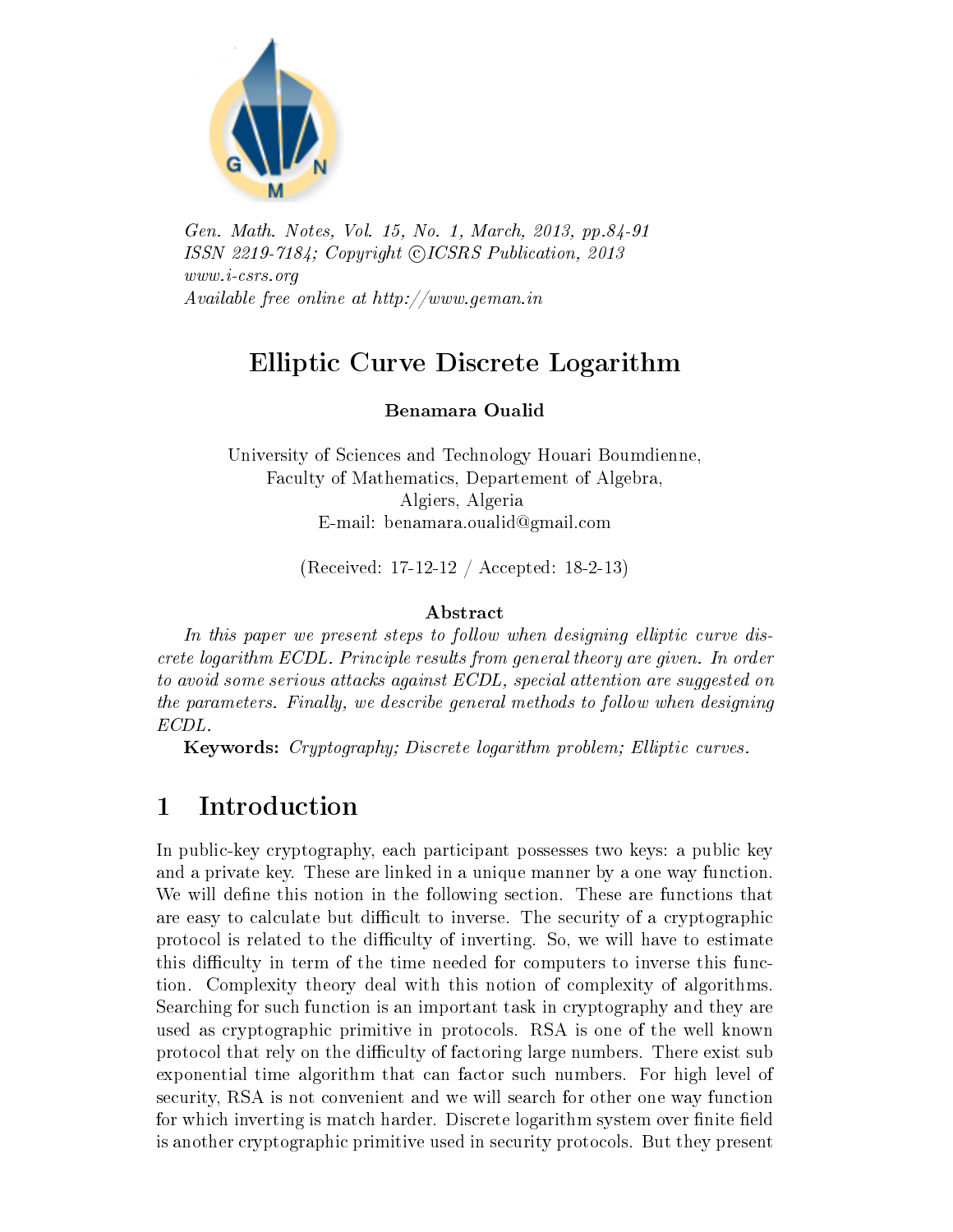weakness and special attention is required in designing such system. On elliptic curves, we know construct discrete logarithm on the group of the point of the curve. In this paper we explain how to construct such system leading to efficient one way function and how to avoid attacks and weakness. This work is an abstract of the results obtained in [21].

### 2 Definitions

### 2.1 One Way Function

Let S be the set of binary strings and  $f$  be a function from  $S$  to  $S$ . We say that  $f$  is a one-way function if

- the function f is one-on-one and for all  $x \in S$ ,  $f(x)$  is at most polynomially longer or shorter than  $x$
- for all  $x \in S$ ,  $f(x)$  can be computed in polynomial time
- there is no polynomial time algorithm which for all  $y \in S$  returns either no if  $y \notin S$  or  $x \in S$  such that  $y = f(x)$ .

Given a one way function one can choose as the private key an  $a \in S$  and obtains the public key  $f(a)$ . This value can be published since it is computationally unfeasible to defer a from it.Complexity theory gives a mathematical measure to define what is meant by (computationally unfeasible). We treat this notion in a next section.For some applications it will be necessary to have a special class of computational one way functions that can be inverted if one possesses additional information. These functions are called trapdoor one way functions. We will explain in this paper how to construct such function in a manner that no algorithm can invert it in less than exponential time.

### 2.2 Generic Discrete Logarithm Systems

Let  $(G, \oplus)$  be a cyclic group of prime order l and let P be a generator of G. Let the map

$$
\phi: \mathbb{Z} \to G
$$

$$
n \to [n]P = \underbrace{P \oplus P \oplus \dots \oplus P}_{\text{fitness}}
$$

The problem of computing the inverse of this map is called the discrete logarithm problem (DLP) to the base of P. If  $[n]P = Q$  so we note  $log_P Q = n$ .

In this paper we consider the group of point of elliptic curve over finite field and the related DLP.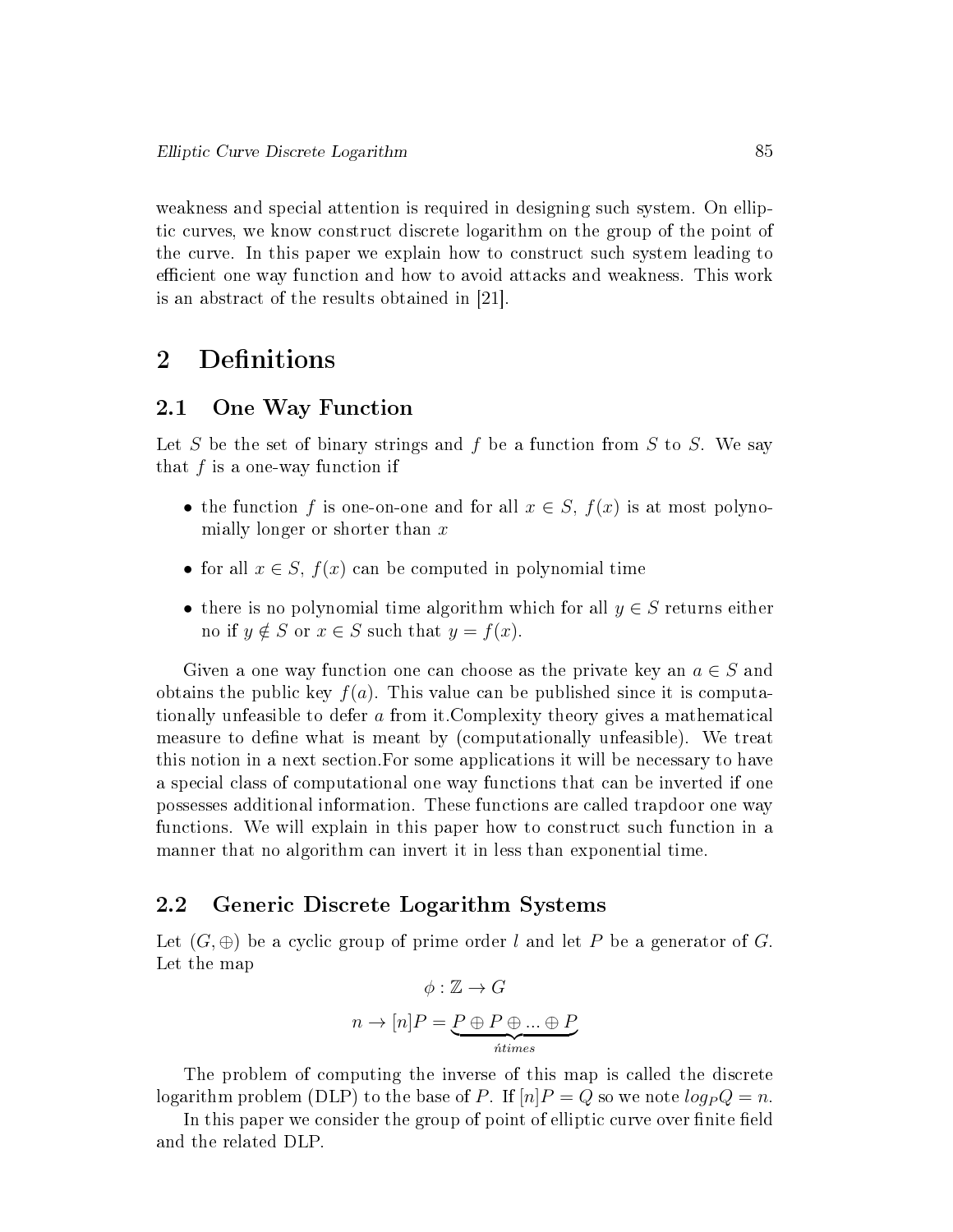#### 2.3 Complexity

Determining the execution time of an algorithm consist of counting the number of basic operations needed for its execution. We attach a certain function  $f$  to an algorithm that bounds the time used for the computation given the length of the input called complexity parameter. This suggest the fallowing denition: Let f and g be two real functions of s variables. The function  $g(N_1, ..., N_s)$  is of order  $f(N_1, ..., N_s)$  denoted by  $Of(N_1, ..., N_s)$  if for a constant c one has:

 $|g(N_1, ..., N_s)| \leq c f(N_1, ..., N_s)$ 

with  $N_i \geqslant N$  for some constant N.

We will estimate the complexity of the DLP on elliptic curve group and so evaluate the hardness of such algorithms.

In this paper, we are searching for efficient one way functions 2.1. We construct a DLP 2.2 on elliptic curve group 3 in such a manner that no known polynomial time algorithm 2.3 can compute it.

### 3 Elliptic Curves

An elliptic curve over a field  $K$  is a non singular protective algebraic curve over K with genus 1 together with a given point, I. Elliptic curve is defined as all the points on the curve (given by the Weirstrass equation)

$$
y^2 + a_1xy + a_3y = x^3 + a_2x^2 + a_4x + a_6
$$

with  $a_1, a_2, a_3, a_4, a_5, a_6 \in K$  together with I, the point at infinity. We also require that the curve is non singular. Note that if the field we are working over has characteristic not equal to two or three then we can transform this equation to:

$$
y^2 = x^3 + ax + a_4x + b
$$

We define the the addition on the points of an elliptic curve  $E$  of the form

$$
y^2 + a_1xy + a_3y = x^3 + a_2x^2 + a_4x + a_6
$$

with the fallowing rules:

#### 3.1 Definition

If  $P_0 = I$  then  $-I = I$ . Otherwise let  $P_0 = (x_0, y_0) \in E$ . Then

$$
-P_0 = (x_0, -y_0 - a_1x_0 - a_3)
$$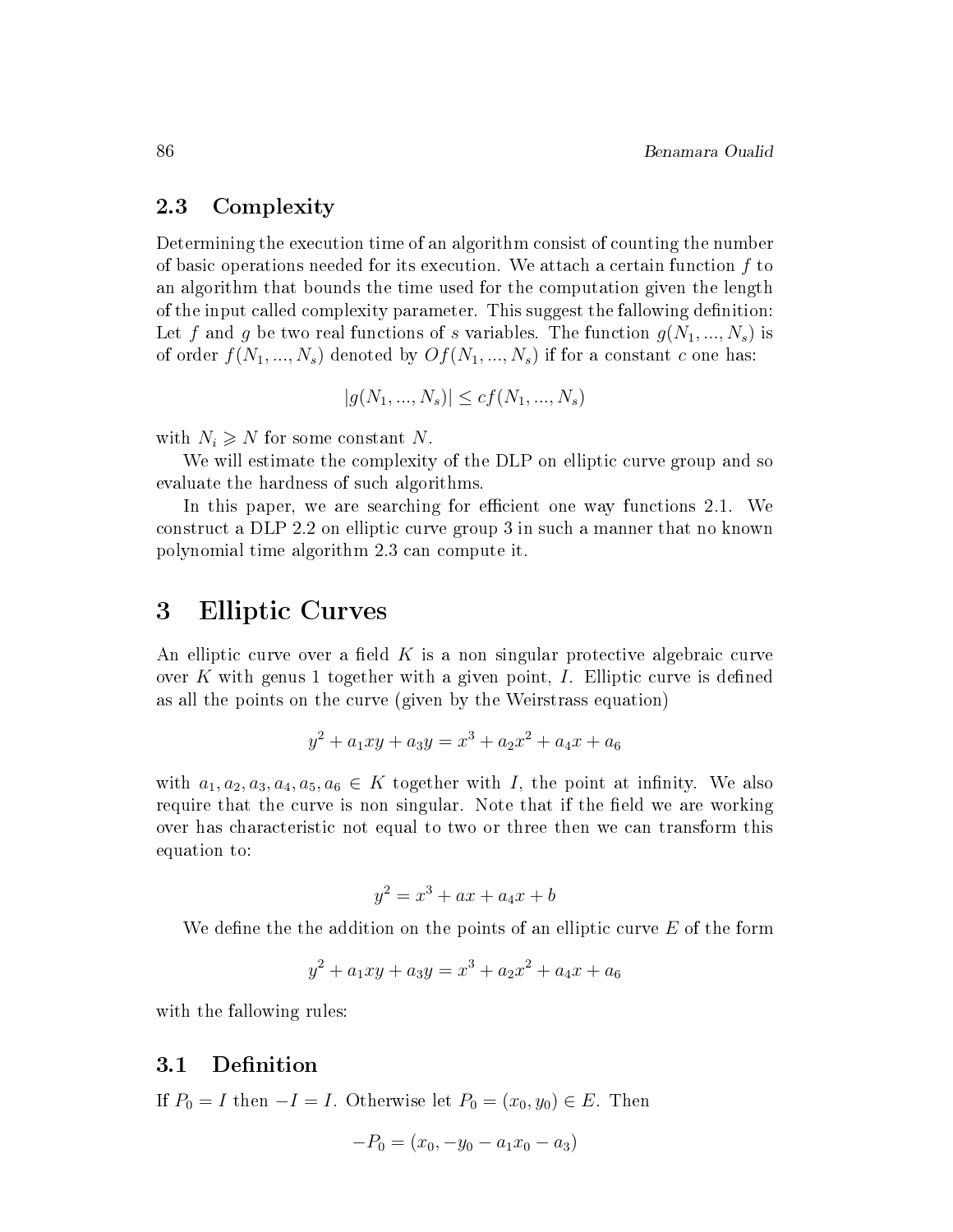Elliptic Curve Discrete Logarithm 87

If one of  $P_1$  or  $P_2$  equals I then  $P + I = I + P = P$ , otherwise let

$$
P_1 + P_2 = P_3
$$

with  $P_i \in E$  If  $x_1 = x_2$  and  $y_1 + y_2 + a_1x_2 + a_1x_3 = 0$  then  $P_1 + P_2 = I$ . Otherwise define

$$
\alpha = \frac{y_2 - y_2}{x_2 - x_1}
$$

$$
\beta = \frac{y_1 x_2 - y_2 x_1}{x_2 - x_1}
$$

if  $x_1 \neq x_2$ ;

$$
\alpha = \frac{3x_1^2 + 2a_2x_1 + a_4 - a_1y_1}{2y_1 + a_1x_1 + a_3}
$$

and

,

$$
\beta = \frac{-x_1^3 + a_4x_1 + 2a_6 - a_3y_1}{2y_1 + a_1x_1 + a_3}
$$

if  $x_1 = x_2$ . Then  $P_3 = (x_3, y_3)$  where

$$
x_3 = \alpha^2 + a_1 \alpha - a_2 - x_1 - x_2
$$
  

$$
y_3 = -(\alpha + a_1)x_3 - \beta - a_3
$$

#### 3.2 Theorem

The addition low defined bellow has the following proprieties:

- 1.  $P + I = P$  for all  $P \in E$ ,
- 2.  $P + Q = Q + P$  for all  $P, Q \in E$  (the law is commutative),
- 3. Let  $P \in E$ . There is a point of E, denoted  $-P$ , so that

$$
P + (-P) = I
$$

(the additive inverse element),

4. the addition is associative

We obtain an associative group  $(E,+)$ 

In designing such groups and for security reason, we want the E is of prime order or a multiplicative sufficiently large prime. The method consists of estimating a family of valid curves and use efficient algorithms (polynomial time) to compute the order of the group obtained.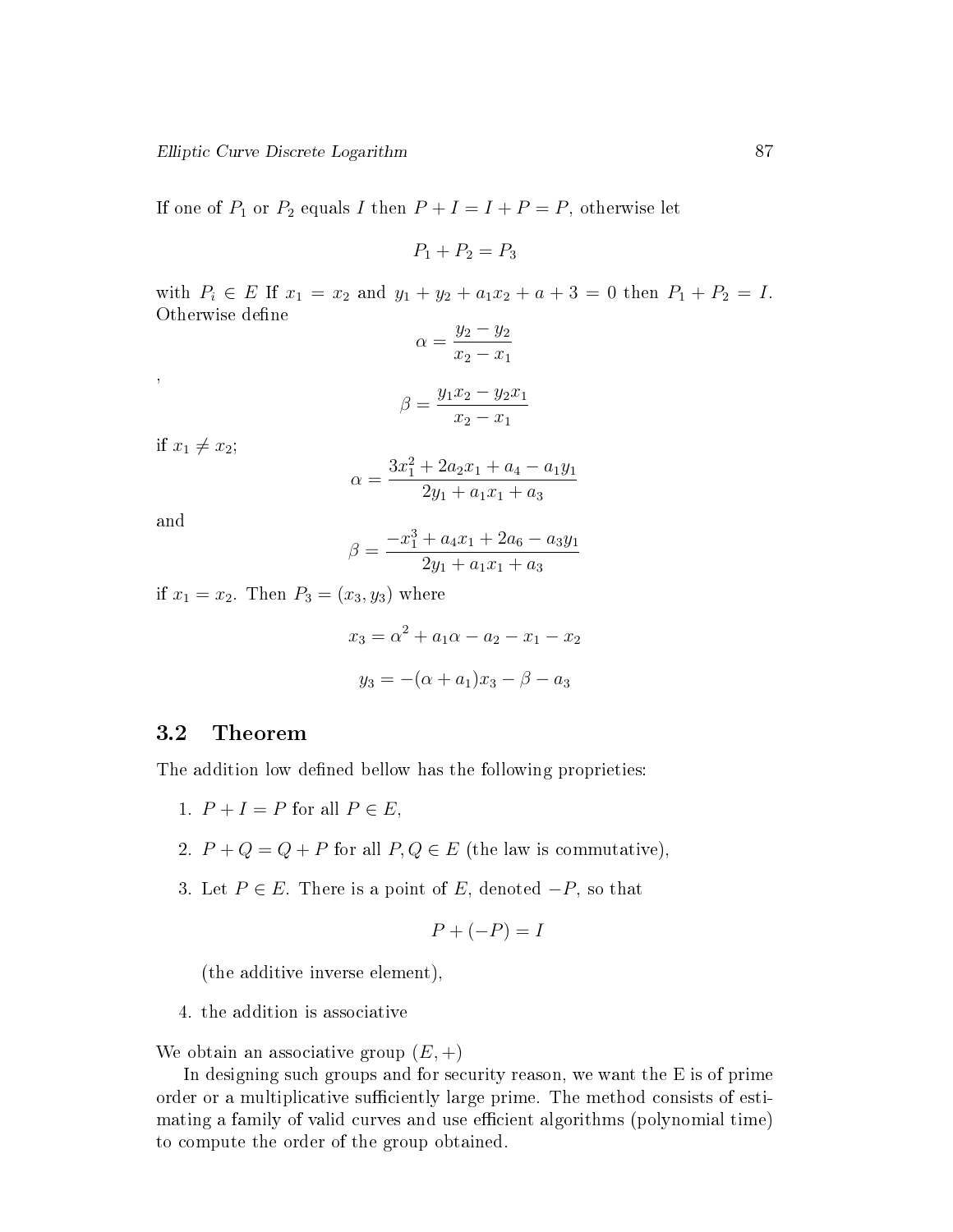### 4 Choice of Parameters

One has to be careful with the choice of the pair  $(C, F_q)$  if one wants to have instances in which the complexity of algorithms computing the discrete logarithm is  $O(l^{1/2})$ . To avoid Index Calculus Attack [4], one has to chose a curve of genus  $q \leq 4$ . For  $q \leq 3$  we have the following results:

- l does not divide q to avoid transferring of DLP to a group in witch there is efficient attacks  $[1]$   $[2]$   $[3]$ .
- The extension field of  $F_q$  is of sufficiently large degree k. For small k, fast algorithms for DLP can be found in [5] [6] [7].
- Let  $q = p^d$ , to avoid weaker DLP [8], one has to avoid the case where  $\frac{d}{d_0}$ is small where  $d_0$  is a divisor of d and the case where d is prime with the existence of a small t for which  $2^t \equiv 1 \mod(d)$ . Also d must not be a Mersenne or a Fermat prime number

## 5 Point Counting

We are searching for groups of prime order or of order of large prime divisor. This is why the speed of point counting is important in designing elliptic curve DLP. The computation of the order of a group for curves  $C$  of genus g defined over fields  $F_q$  can be performed efficiently by not too complicated algorithms if

- The curve C is already defined over a small subfield  $F_{q0}$  of  $F_q$ , [9] [10] [11] or
- The genus g is equal to 1, [12] [13] [14] or
- The characteristic of  $F_q$  is small, [15] or
- The genus of C is 1 or 2, the field  $F_q$  is a prime field, and the curve C is the reduction modulo  $q$  of a curve  $C'$  with complex multiplication over a given order  $End_C$  in a CM-field. Here is the algorithm [16]

# 6 Primality

In the applications we envision we must be sure that a given integer  $p$  is prime. The most obvious way is to try for all integers  $n \leq \sqrt{N}$  whenever n devise N. This is not realizable in practice.In fact, it is too time-consuming to prove primality, or for that matter compositeness, of a given integer by failing or succeeding to find a proper factor of it. The best primality test algorithms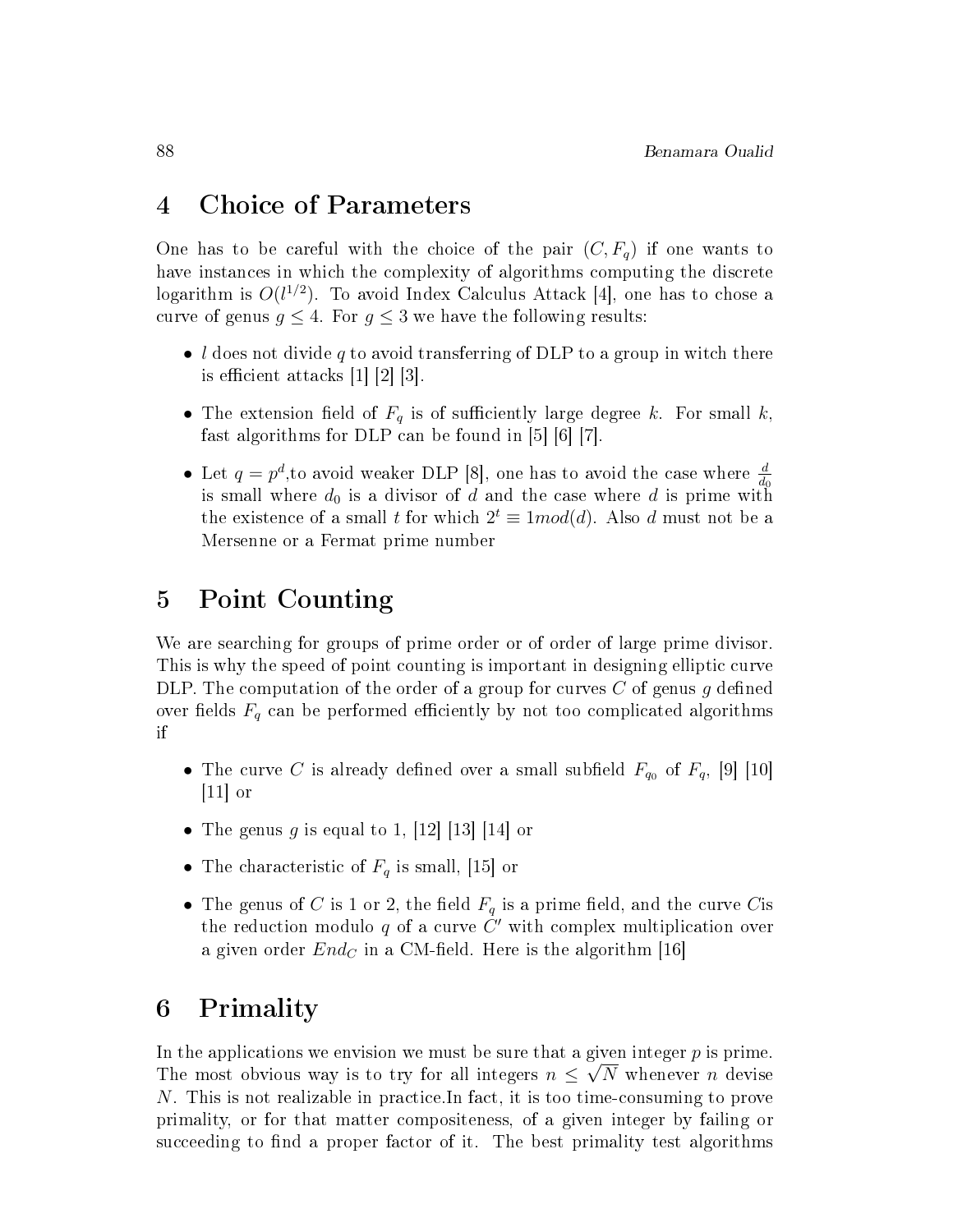will only prove  $p$  to be prime and will not output any divisor in case it is not. Most algorithms will be probabilistic in nature in the sense that one output is always true while the other is only true with a certain probability. Iterating this algorithm allows us to enlarge the probability that the answer that was given only with a certain probability actually holds true. These techniques offer quite good performance. To prove primality using probabilistic algorithms one usually starts with some iterations of an algorithm whose output non prime is always correct while the output prime is true only with a certain probability (Trial division, Fermat tests, Rabin Miller test, Lucas pseudoprime tests, BPSW tests). After passing some rounds one uses an algorithm that is correct when it outputs prime (Atkin Morain ECPP test [18], APRCL Jacobi sum test [17]). The reason for this order is that usually the algorithms of the first type have a shorter running time and allow us to detect composite integers very efficiently. Factoring algorithms (Pollard s rho method, Pollard s p-1 method, Factoring with elliptic curves, Fermat Morrison Brillhart approach [19] [20]) on the other hand, are usually much slower.

# 7 Conclusion

In this paper we present a general method to use when designing elliptic curve diffie-Hellmann logarithm. We review the important results obtained in this field and present them in a methodical approach. Even if the security of such system repose on the fact that there is no polynomial time algorithm witch solve DLP, it still there is no proof of the non existence of such algorithm.

## References

- [1] T. Satoh and K. Araki, Fermat quotients and the polynomail time discrete log algorithms for anomalous elliptic curves, Comm. Math. Univ. Sancti Pauli, 47(1998), 92-91.
- [2] I. Samaev, Evaluation of discrete logarithms in a group pf p-torsion points of an elliptic curve in charachteristic p, *Math. Compu.*,  $67(1998)$ ,  $353-356$ .
- [3] N.P. Smart, The discrete logarithm problem on elliptic curve of trace one, J. Cryptology, 12(1999), 193-196.
- [4] L.M. Adleman, J. Demarrais and M.D. Huang, A subexponential algorithm for discret logarithms over hyperelliptic curves of large genus over  $GF(q)$ , Theoret. Comput. Sci., 226(1999), 512-516.
- [5] S.D. Galbraith, K. Harrison and D. Soldera, Implementing the tate pairing, Algorithmic Number Theory Symposium, 2369(2002), 324-337.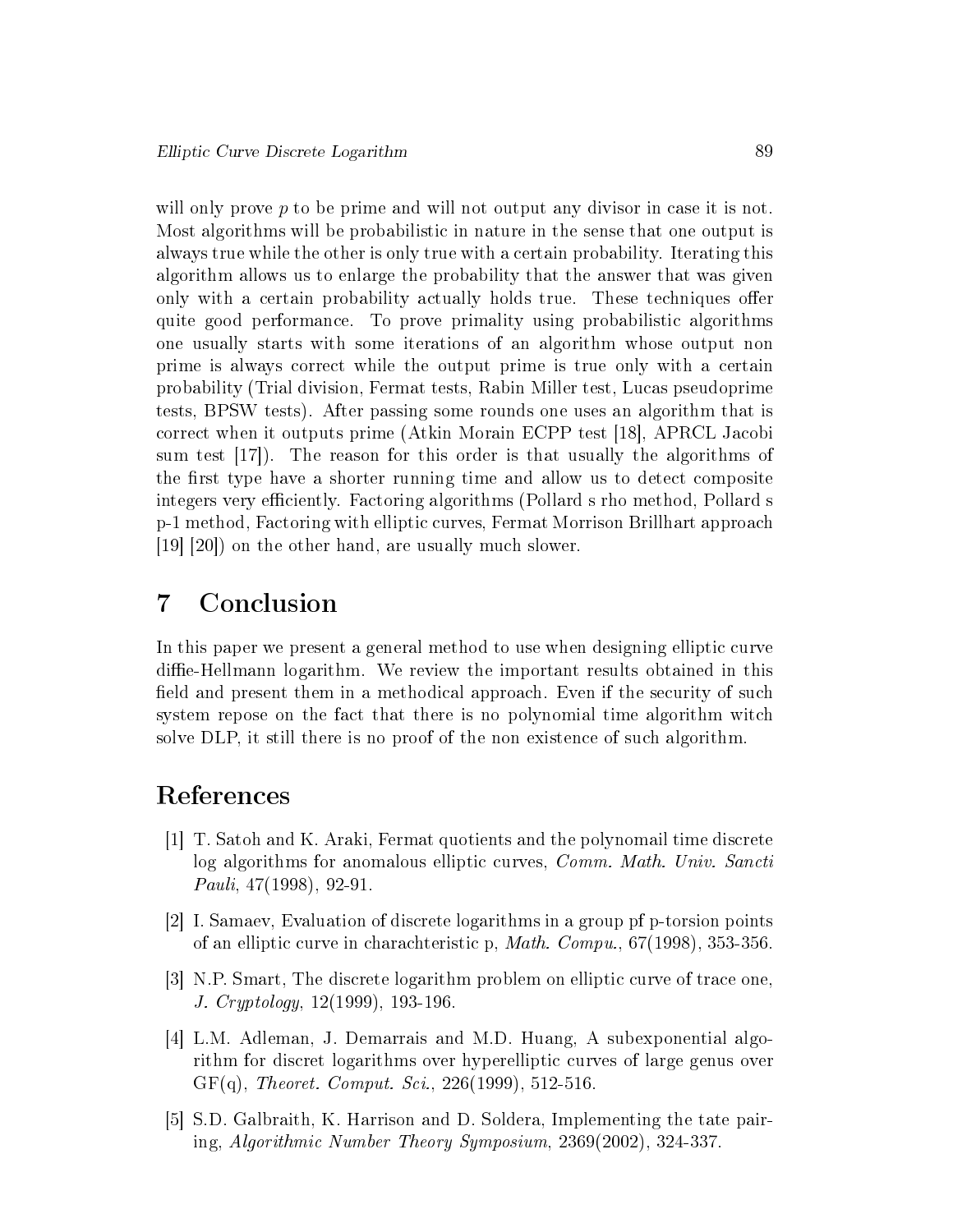- [6] P.S.L.M. Barreto, H.Y. Kim, B. Lynn and M. Scott, Efficient algorithms for pairing-based cryptosystems, Advenced in Cryptology, 2442(354) (2002), 380-589.
- [7] P.S.L.M. Barreto, H.Y. Kim, B. Lynn and M. Scott, On the selection of pairing-freindly groups, Lecture Notes in Comput. Sci., 3006(2004), 17-25.
- [8] P. Gaudrey, F. Hess and N.P. Smart, Constructive and destructive facets of Weil descent on elliptic curves, J. Cryptology,  $15(2002)$ ,  $531-534$ .
- [9] V. Shoup, Lower bounds for discrete logarithms and related problems, Advences in Crryptology, 1233(1997), 256-266.
- [10] S. Pohlig and M. Hellmann, An improvement algorithm for computing logarithms over  $GF(p)$  and its cryptographic signifiance, IEEE Tran. In*form. Theory*,  $24(1978)$ ,  $106-110$ .
- [11] D. Shanks, Class number: A theory of factorization and generalization, Proc. Symp. Math., 20(1971), 415-440.
- [12] A.O.L. Atkin, The number of points on an elliptic curve modulo a prime, E-mail on the Number Theory Mailing List, (1988).
- [13] A.O.L. Atkin, The number of points on an elliptic curve modulo a prime, E-mail on the Number Theory Mailing List, (1991), 414-415.
- [14] N.D. Elkies, Explicite isogenies, Draft, (1991).
- [15] J.F. Mestre, Lettre adressée à Gaudry et Harley, www.math.jussieu.fr/ mestre, (2000).
- [16] A.M. Spallek, Kurven vom Geschlecht 2 und ihre Anwendung in Publickey Kryptosystemen, Universitat Gesamthchhschule Essen, PhD. Thesis, (1994).
- [17] H. Cohen and A.K. Lenstra, Implementation of a new primality test, Math. Comp., 48(48) (1987), 103-121.
- [18] J. Franke, T. Kleinjung, F. Morain and T. Wirth, Proving the primality of very large numbers with fast ECPP, Algorithmic Number Theory Symposium, 3076(2004), 194-207.
- [19] C. Pomerance, Analysis and comparison of some integer factoring algorithms, Math. Center Tracts, 154(1983), 89-139.
- [20] C. Pomerance, The quadratic sieve factoring algorithm, Advances in Cryptology, 209(1985), 169-182.